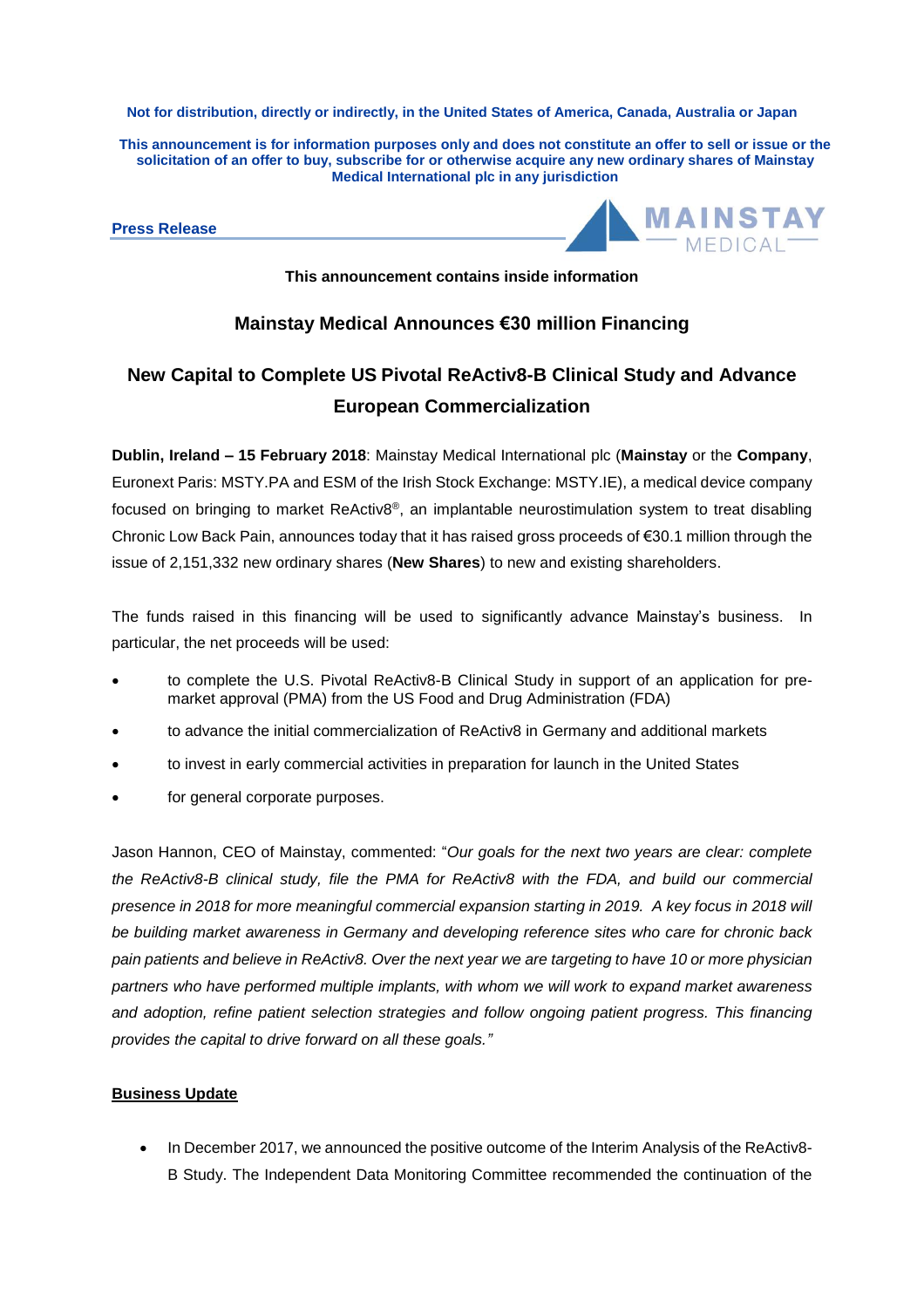

Study with a definitive size of 168 evaluable patients. The DMC also reported that they had no safety concerns in the Study.

- The ReActiv8-B Study is expected to be fully enrolled by the end of the second quarter of 2018, with a full data readout expected towards the end of 2018. The ultimate number of patients in the Study will be higher than 168 due to the nature of the enrollment process.
- Mainstay has continued to advance the initial commercialization of ReActiv8 in Europe. Our European commercial activities are initially focused on Germany, where we are working to drive adoption in a select number of high volume spine care centers to develop reference sites.
- To date, 5 centers in Germany and Ireland have implanted patients with ReActiv8, and several additional sites have been trained.
- We were recently issued a new US Patent, U.S. Patent No. 9,861,811 "Electrical Stimulator for Treatment of Back Pain and Methods of Use", bringing the total current number of US issued patents in the Mainstay portfolio to nine.

## **Investors in the Financing**

The investors in this pivotal financing are primarily institutions in Europe and North America, at a price of €14 per New Share. The Ireland Strategic Investment Fund) (**ISIF**) is participating in the financing, subscribing for 714,285 New Shares, representing approximately 33.2% of the total number of New Shares, for an amount of approximately €10 million. ISIF is an Irish sovereign development fund with a statutory mandate to invest on a commercial basis in a manner designed to support economic activity and employment in Ireland. ISIF played a key role in this transaction.

Mainstay is implementing plans to bring additional elements of its operations to Ireland following the ISIF investment. Mainstay will build on its Irish footprint and benefit from the strong local talent base. These elements of operational infrastructure will take shape as the Company's business scales commercially. These investments will, the Directors believe, support the Company's growth over time and allow it to reach more customers, while simultaneously adding investment and job creation to the Irish market.

## **Specific information regarding the Financing**

The New Shares will be issued immediately following the publication of this announcement. In addition to ISIF, the Company's existing long-term investors, Sofinnova Partners, Fountain Healthcare Partners and KCK Limited and several individual investors, are also participating in the financing.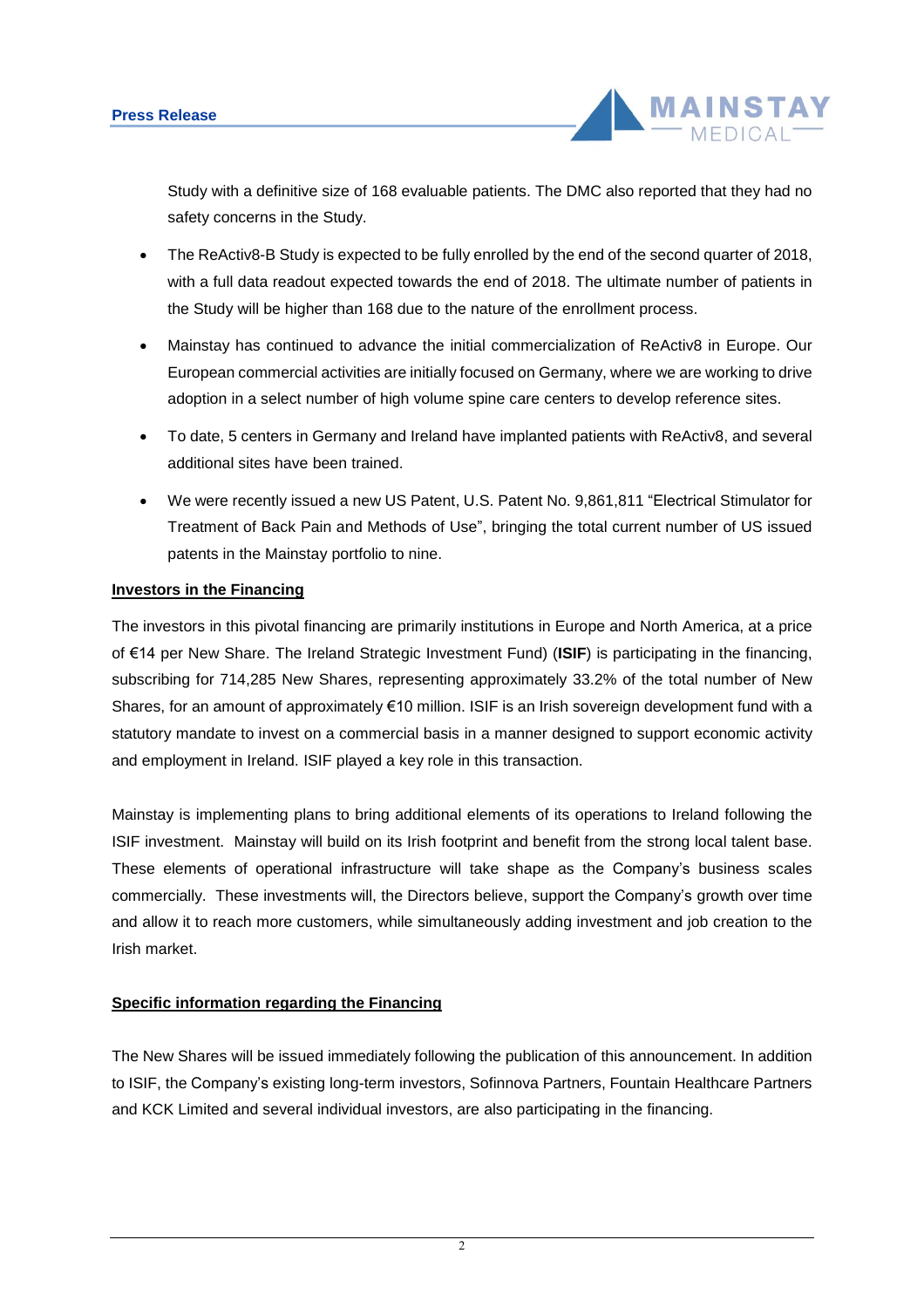### **Press Release**



The New Shares, when issued, will represent an increase of approximately 32.5% from the Company's existing issued ordinary share capital. Following issuance of the New Shares, the Company's issued share capital will consist of 8,770,229 Ordinary Shares of €0.001 each (which carry voting rights) and 40,000 deferred shares with a nominal value of €1.00 each (which do not carry voting rights). Therefore, the figure that should be used by shareholders as the denominator for the calculations by which they will determine if they are required to notify their holdings of voting rights, or a change to their holdings of voting rights, over the Ordinary Shares of the Company under the Transparency (Directive 2004/109/EC) Regulations 2007 of Ireland, as amended and the Transparency Rules of the Central Bank of Ireland is 8,770,229.

The New Shares, when issued, will be fully paid and rank *pari passu* in all respects with the existing issued Ordinary Shares, except that the New Shares will not be admitted to trading on Euronext Paris or the Enterprise Securities Market (**ESM**) of the Irish Stock Exchange plc (**Admission**) until the Company has published a prospectus that is required to effect the admission to trading of the New Shares on Euronext Paris in accordance with Directive 2003/71/EC (as amended). The Company expects to publish that prospectus (which requires approval by the Central Bank of Ireland and which will be passported into France), and that Admission will occur, by 15 May 2018. Under the terms of the subscription agreements for the New Shares, the Company has agreed that if Admission does not occur by 120 days after the issuance of the New Shares, then for all or part of one or more of the consecutive 30 day periods following that date (a **Relevant Period**) during which Admission does not occur the Company shall separately pay to each investor, as liquidated damages, a cash payment of 0.5% of the total subscription price paid by the relevant investor for each Relevant Period (or partial Relevant Period) during which Admission has still not occurred; provided, however that in no event shall the Company be required to pay to any investor an aggregate amount that exceeds 5% of the total subscription price paid by that investor. Any such payment(s) shall be made within five Business Days of the end of each such Relevant Period.

Sofinnova Partners, KCK Limited and Fountain Healthcare Partners (who are considered substantial shareholders under the Enterprise Securities Market Rules for Companies (**ESM Rules**)) will subscribe for 250,000, 428,572 and 138,280 New Shares respectively. Their participation in the financing will constitute related party transactions under Rule 13 of the ESM Rules. The Directors, with the exception of Antoine Papiernik (with respect to Sofinnova Partners), Nael Karim Kassar and Greg Garfield (with respect to KCK Limited) and Manus Rogan (with respect to Fountain Healthcare Partners), consider, having consulted with J&E Davy, the Company's ESM Adviser, that the terms of the participation of Sofinnova Partners, KCK Limited and Fountain Healthcare Partners in the financing are fair and reasonable insofar as Mainstay shareholders are concerned.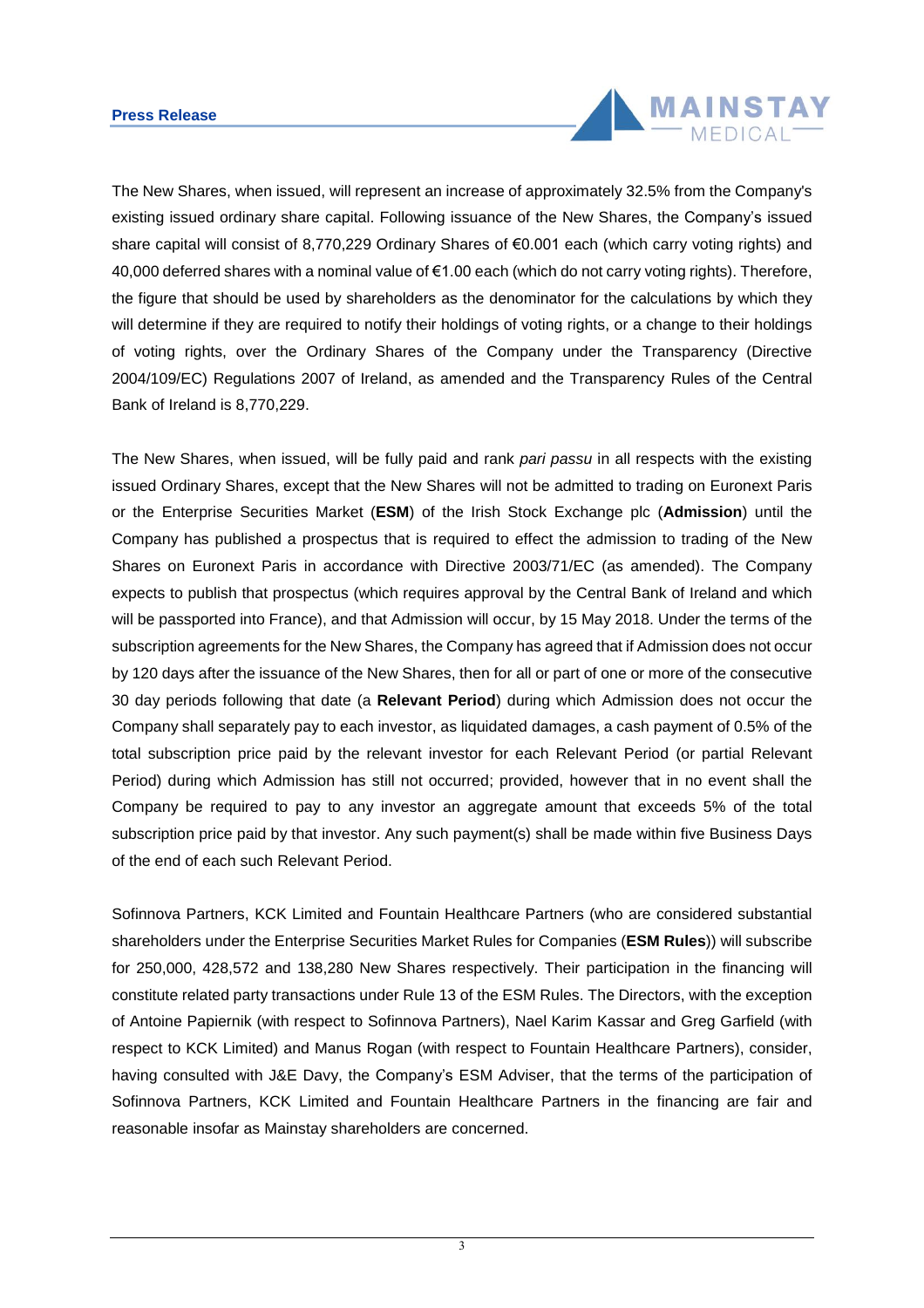## **Press Release**



Jason Hannon, who is a Director, will also participate in the financing, subscribing for 30,000 New Shares, so that following completion of the financing, he will hold 30,000 Ordinary Shares, representing 0.3% of the enlarged issued ordinary share capital of the Company.

David Brabazon, who is also a Director, will also participate in the financing, subscribing for 30,000 New Shares, so that following completion of the financing, he will hold 57,828 Ordinary Shares, representing 0.7% of the enlarged issued ordinary share capital of the Company.

Greg Garfield, who is also a Director, will also participate in the financing, subscribing for 2,912 New Shares, so that following completion of the financing, he will hold 2,912 Ordinary Shares, representing 0.03% of the enlarged issued ordinary share capital of the Company.

Kempen (Amsterdam) acted as financial adviser and coordinating placement agent, J&E Davy (Dublin) acted as financial adviser and ESM Adviser, Merrion Capital (Dublin) acted as financial adviser and placement agent and LifeSci Capital acted as financial adviser and placement agent.

This Announcement contains inside information for the purposes of the Market Abuse Regulation (EU) No 596/2014 (**MAR**). Market soundings, as defined in MAR, were taken in respect of the Financing, with the result that certain persons became aware of inside information, as permitted by MAR. That inside information is set out in this Announcement. Therefore, those persons that received inside information in a market sounding are no longer in possession of inside information relating to the Company and its securities.

The person responsible for arranging release of this Announcement on behalf of Mainstay is Tom Maher.

- End -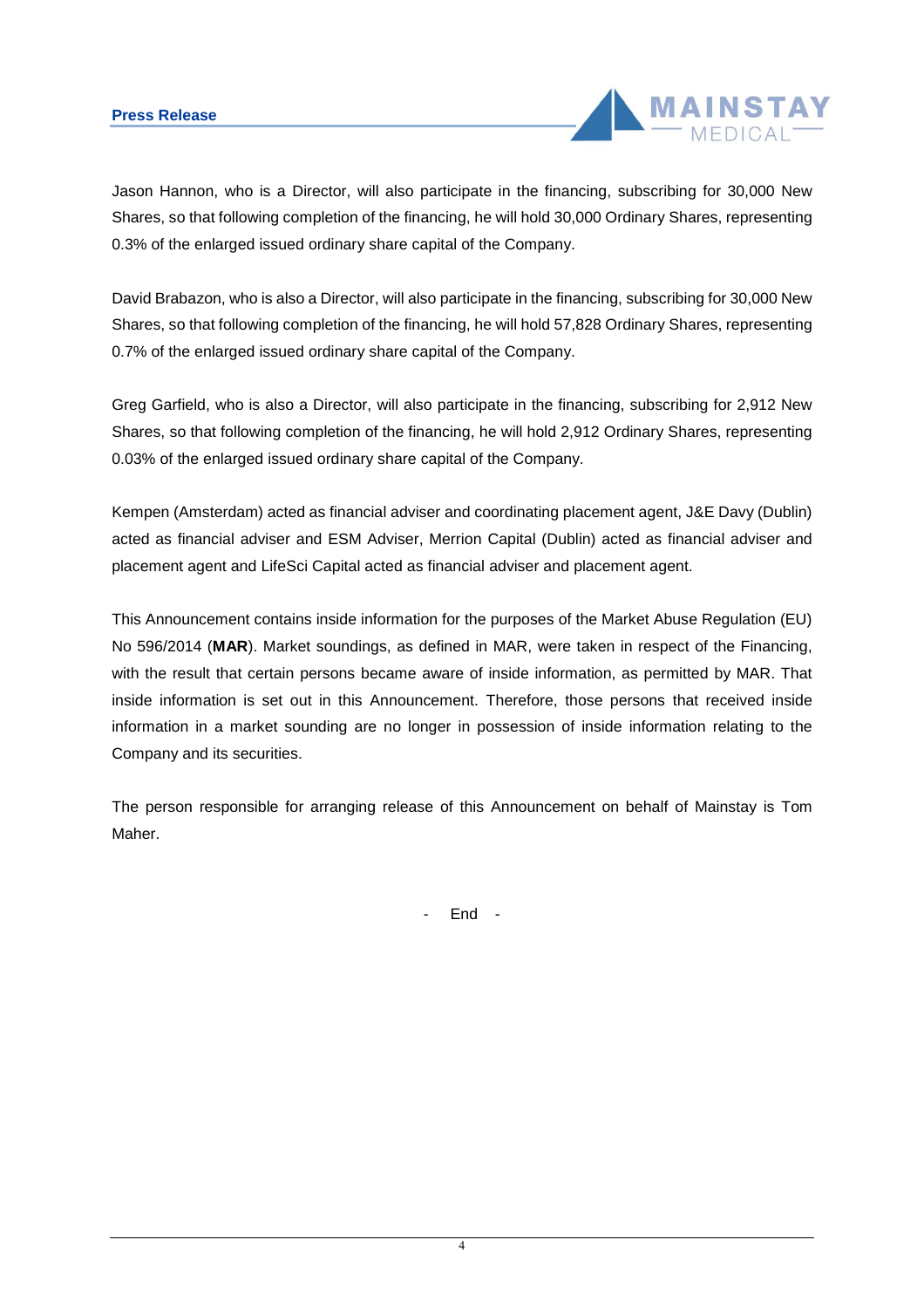

#### **About Mainstay**

Mainstay is a medical device company focused on bringing to market an innovative implantable neurostimulation system, ReActiv8®, for people with disabling Chronic Low Back Pain (CLBP). The Company is headquartered in Dublin, Ireland. It has subsidiaries operating in Ireland, the United States, Australia, Germany and the Netherlands, and is listed on regulated market of the Euronext Paris (MSTY.PA) and the ESM of the Irish Stock Exchange (MSTY.IE).

#### **About Chronic Low Back Pain**

One of the recognized root causes of CLBP is impaired control by the nervous system of the muscles that dynamically stabilize the spine in the low back, and an unstable spine can lead to back pain. ReActiv8 is designed to electrically stimulate the nerves responsible for contracting these muscles and thereby help to restore muscle control and improve dynamic spine stability, allowing the body to recover from CLBP.

People with CLBP usually have a greatly reduced quality of life and score significantly higher on scales for pain, disability, depression, anxiety and sleep disorders. Their pain and disability can persist despite the best available medical treatments, and only a small percentage of cases result from an identified pathological condition or anatomical defect that may be correctable with spine surgery. Their ability to work or be productive is seriously affected by the condition and the resulting days lost from work, disability benefits and health resource utilization put a significant burden on individuals, families, communities, industry and governments.

Further information can be found at www.mainstay-medical.com

*CAUTION – in the United States, ReActiv8 is limited by federal law to investigational use only.*

#### **PR and IR Enquiries:**

#### **Consilium Strategic Communications (international strategic communications - business and trade media)**

Chris Gardner, Jessica Hodgson, Nicholas Brown Tel: +44 203 709 5700 / +44 7921 697 654 Email: [mainstaymedical@consilium-comms.com](mailto:mainstaymedical@consilium-comms.com)

#### **FTI Consulting (for Ireland):**

Jonathan Neilan Tel: +353 1 765 0886 Email: jonathan.neilan@fticonsulting.com

#### **NewCap (for France)**

Julie Coulot Tel: +33 1 44 71 20 40 Email: jcoulot@newcap.fr

#### **Investor Relations:**

**LifeSci Advisors, LLC** Brian Ritchie Tel: + 1 (212) 915-2578 Email: [britchie@lifesciadvisors.com](mailto:britchie@lifesciadvisors.com)

**ESM Advisers: Davy** Fergal Meegan or Barry Murphy Tel: +353 1 679 6363 Email: fergal.meegan@davy.ie or barry.murphy2@davy.ie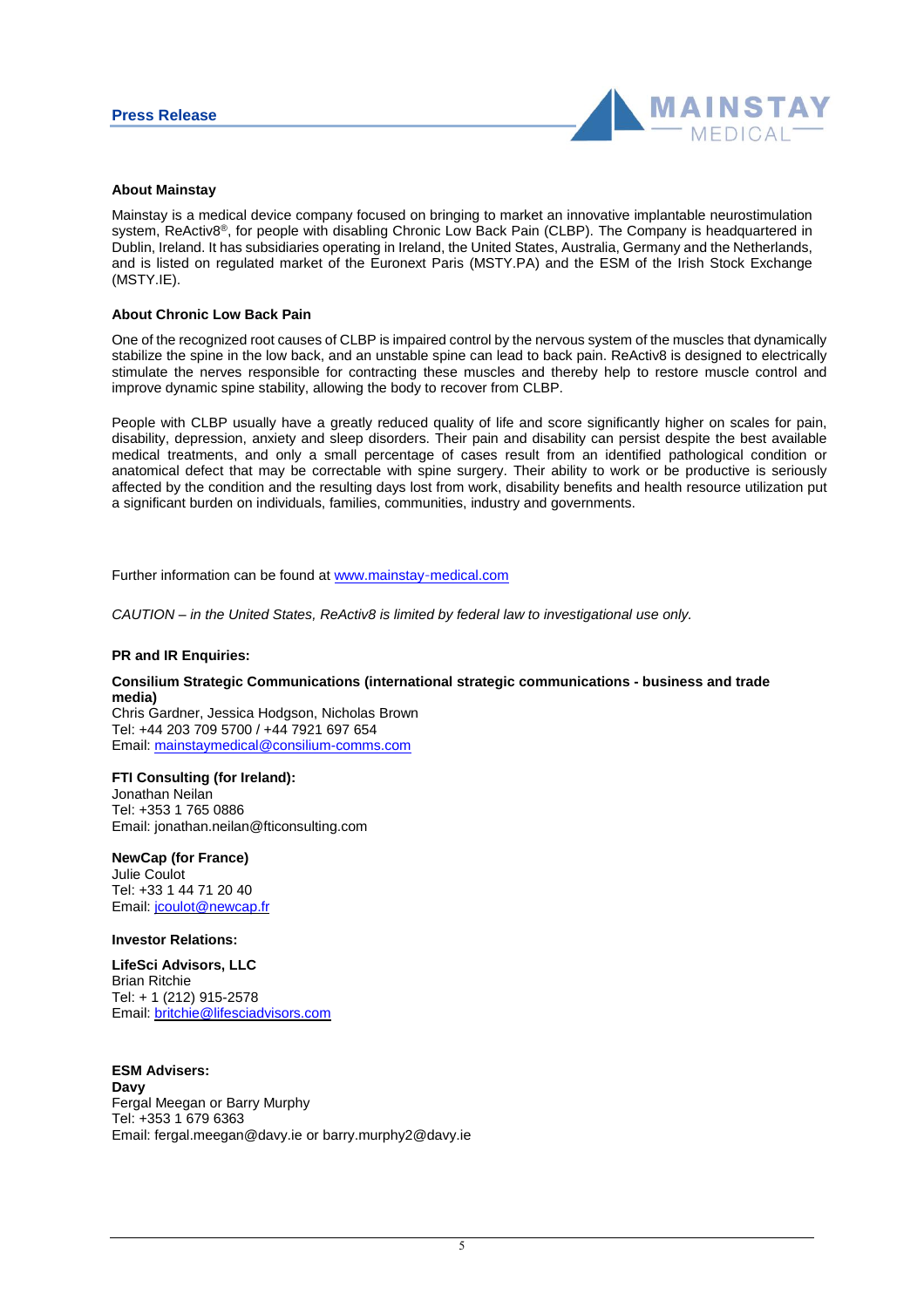

#### **Forward looking statements**

This announcement includes statements that are, or may be deemed to be, forward looking statements. These forward looking statements can be identified by the use of forward looking terminology, including the terms "anticipates", "believes", "estimates", "expects", "intends", "may", "plans", "projects", "should", "will", or "explore" or, in each case, their negative or other variations or comparable terminology, or by discussions of strategy, plans, objectives, goals, future events or intentions. These forward looking statements include all matters that are not historical facts. They appear throughout this announcement and include, but are not limited to, statements regarding the Company's intentions, beliefs or current expectations concerning, among other things, the Company's results of operations, financial position, prospects, financing strategies, expectations for product design and development, regulatory applications and approvals, reimbursement arrangements, costs of sales and market penetration.

By their nature, forward looking statements involve risk and uncertainty because they relate to future events and circumstances. Forward looking statements are not guarantees of future performance and the actual results of the Company's operations, and the development of its main product, the markets and the industry in which the Company operates, may differ materially from those described in, or suggested by, the forward looking statements contained in this announcement. In addition, even if the Company's results of operations, financial position and growth, and the development of its main product and the markets and the industry in which the Company operates, are consistent with the forward looking statements contained in this announcement, those results or developments may not be indicative of results or developments in subsequent periods. A number of factors could cause results and developments of the Company to differ materially from those expressed or implied by the forward looking statements including, without limitation, the successful launch and commercialization of ReActiv8, the progress and success of the ReActiv8-B Clinical Trial, general economic and business conditions, the global medical device market conditions, industry trends, competition, changes in law or regulation, changes in taxation regimes, the availability and cost of capital, the time required to commence and complete clinical trials, the time and process required to obtain regulatory approvals, currency fluctuations, changes in its business strategy, political and economic uncertainty. The forward-looking statements herein speak only at the date of this announcement.

#### **Disclaimers**

This announcement and the information it contains does not constitute and shall not be considered as constituting a public offer, an offer to subscribe or an intention to solicit the interest of the public for a public offering of Mainstay's securities in Ireland, France, the United Kingdom, the United States or any other jurisdiction.

In Ireland, the offer of New Shares described above is being made solely to persons who are "qualified investors" within the meaning of article 2(1)(e) of the Directive 2003/71/EC (the "**Prospectus Directive**") and "professional clients" as defined in schedule 2, or "eligible counterparties" as defined in Regulation 38, of the European Union (markets in financial instruments) Regulations 2017 and, to a small number of other individual investors in accordance with other applicable exemptions under Irish prospectus law.

In France, the offer of New Shares described above is being made solely as a private placement, in accordance with Article L. 411-2 of the *Code monétaire et financier* and applicable regulations. The offering does not constitute a public offering in France, as defined in Article L. 411-1 of the *Code monétaire et financier* and no prospectus reviewed or approved by the *Autorité des marchés financiers* will be published. A listing prospectus will be prepared for approval by the Central Bank of Ireland, passported into France and published as part of the application for listing of the New Shares.

This announcement does not constitute an offer to the public in the United Kingdom. No prospectus has been or will be approved in the United Kingdom in respect of the New Shares. Consequently, this announcement is only directed at persons who (i) are located outside the United Kingdom, or (ii) are in the United Kingdom and are "qualified investors" as defined in section 86(7) of FSMA, being persons falling within the meaning of Article 2(1)(e) of the Prospectus Directive, and (a) who have professional experience in matters relating to investments and who falls within the definition of "investment professionals" in Article 19(5) of the Financial Services and Markets Act 2000 (Financial Promotion) Order 2005 (as amended) (the "**Order**"), (b) fall within Article 49(2)(a) to (d) of the Order, or (c) are persons to whom it may lawfully be communicated under an exemption contained in the Order, (all such persons together being referred to as "**Relevant Persons**"). Any investment or investment activity to which this announcement relates is available only to Relevant Persons and will be engaged in only with such persons. Any person in the United Kingdom who is not a Relevant Person should not act or rely on this document or any of its contents. For the purpose of this paragraph, the expression "**Prospectus Directive**" means Directive 2003/71/EC as amended and implemented in the United Kingdom.